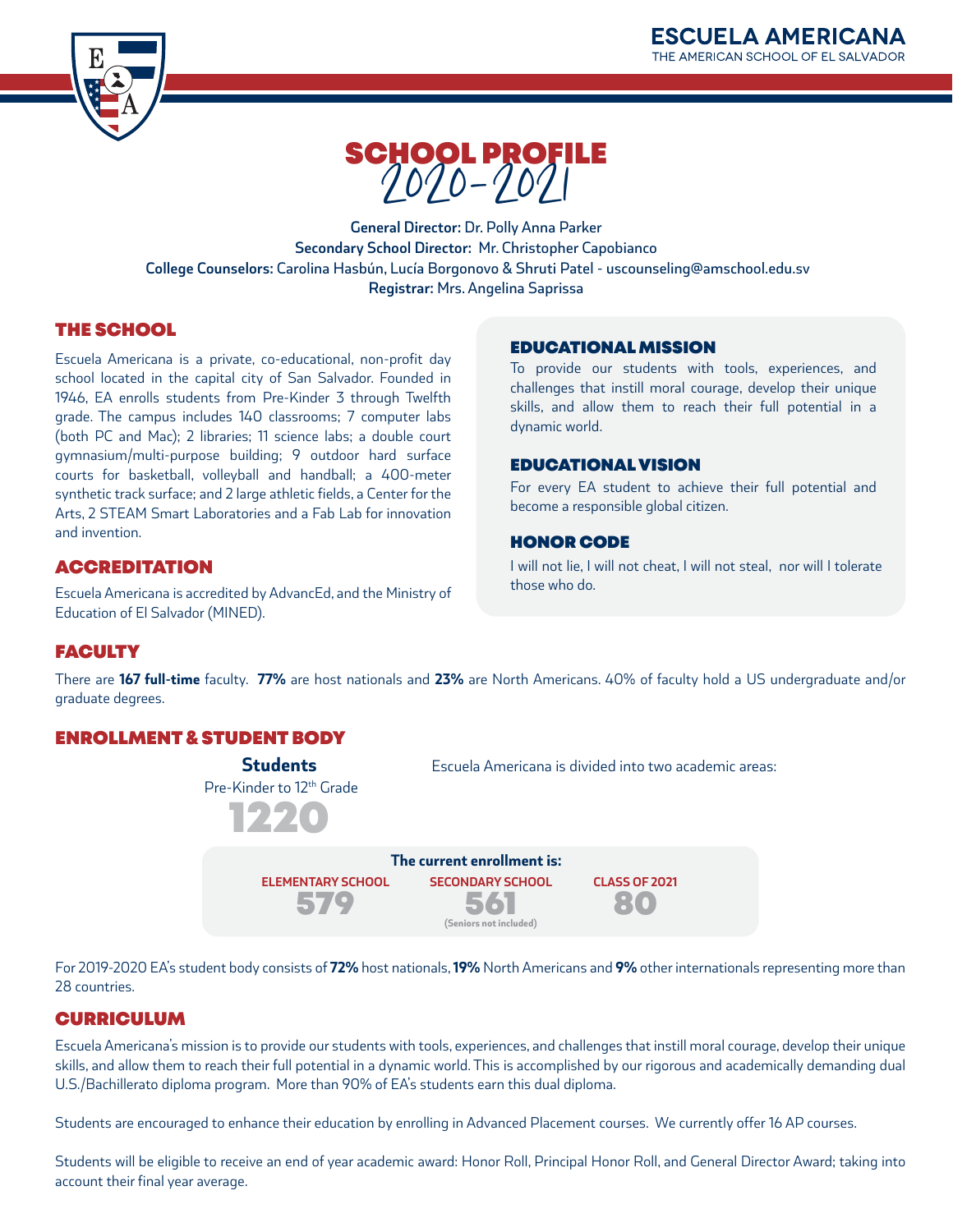### GPA DETERMINATIONS

Escuela Americana's grading scale is a numeric, 100-point scale. Our lowest passing grade is 65. Only grades earned at Escuela Americana are used for a student's cumulative GPA calculation. EA calculates both a weighted and un-weighted GPA for all students. Advanced Placement courses are weighted an additional 10 points (one whole letter grade equivalent) in the calculation of the cumulative GPA including the courses taken with our partner online school, One School House. EA does not rank its students but instead provides universities with a deciles range.

|            | <b>CLASS OF 2021</b> |                   |                                                | <b>CLASS OF 2021 AS JUNIORS</b> |  |
|------------|----------------------|-------------------|------------------------------------------------|---------------------------------|--|
| <b>GPA</b> | #                    | <b>% OF CLASS</b> | <b>QUINTILE BREAKDOWN (END OF JUNIOR YEAR)</b> |                                 |  |
| 100 to 90  | 15                   | 19%               | <b>First Fifth</b>                             | 89.43 to 98.14                  |  |
| 89 to 80   | 45                   | 56%               | <b>Second Fifth</b>                            | 85.75 to 89.27                  |  |
| 79 to 70   | 20                   | 25%               | <b>Third Fifth</b>                             | 83.50 to 85.64                  |  |
| 65 to 69   | 0                    | $O\%$             | <b>Fourth Fifth</b>                            | 79.03 to 83.43                  |  |
| below 65   | 0                    | O%                | <b>Last Fifth</b>                              | 70.16 to 78.98                  |  |
|            | 80                   | 100%              | <b>MEDIAN GPA</b>                              | 84.79                           |  |
|            |                      |                   |                                                |                                 |  |

### **CLASS OF 2021 CUMULATIVE WEIGHTED GPA (AS JUNIORS)**

### GRADE DISTRIBUTIONS



CLASS OF 2021 GRADE DISTRIBUTION



2019-2020 (Median Grade: 84.79)



### AP SCHOLAR AWARDS

#### ESCUELA AMERICANA AP SCHOLAR DISTINCTION SCHOOL YEAR 2019-2020

|                              | <b>AP Scholar</b> | <b>AP Scholar</b><br>with Honor | <b>AP Scholar</b><br>with Distinction | <b>AP</b> International<br><b>Diploma</b> | <b>Total AP</b><br><b>Scholars</b> |
|------------------------------|-------------------|---------------------------------|---------------------------------------|-------------------------------------------|------------------------------------|
| Number of<br><b>Scholars</b> |                   |                                 | 33                                    | 10                                        | 62                                 |

### **Total Scholars = 62 • 43% of our AP Students received this honor**



For school year 2019-2020, 146 students in Secondary School enrolled in **1 or more** AP courses, taking a total of **273 AP Exams** in **22 Subjects.**

**80%** of students who took AP Exams scored 3 or higher **43%** earned an AP Scholar Recognition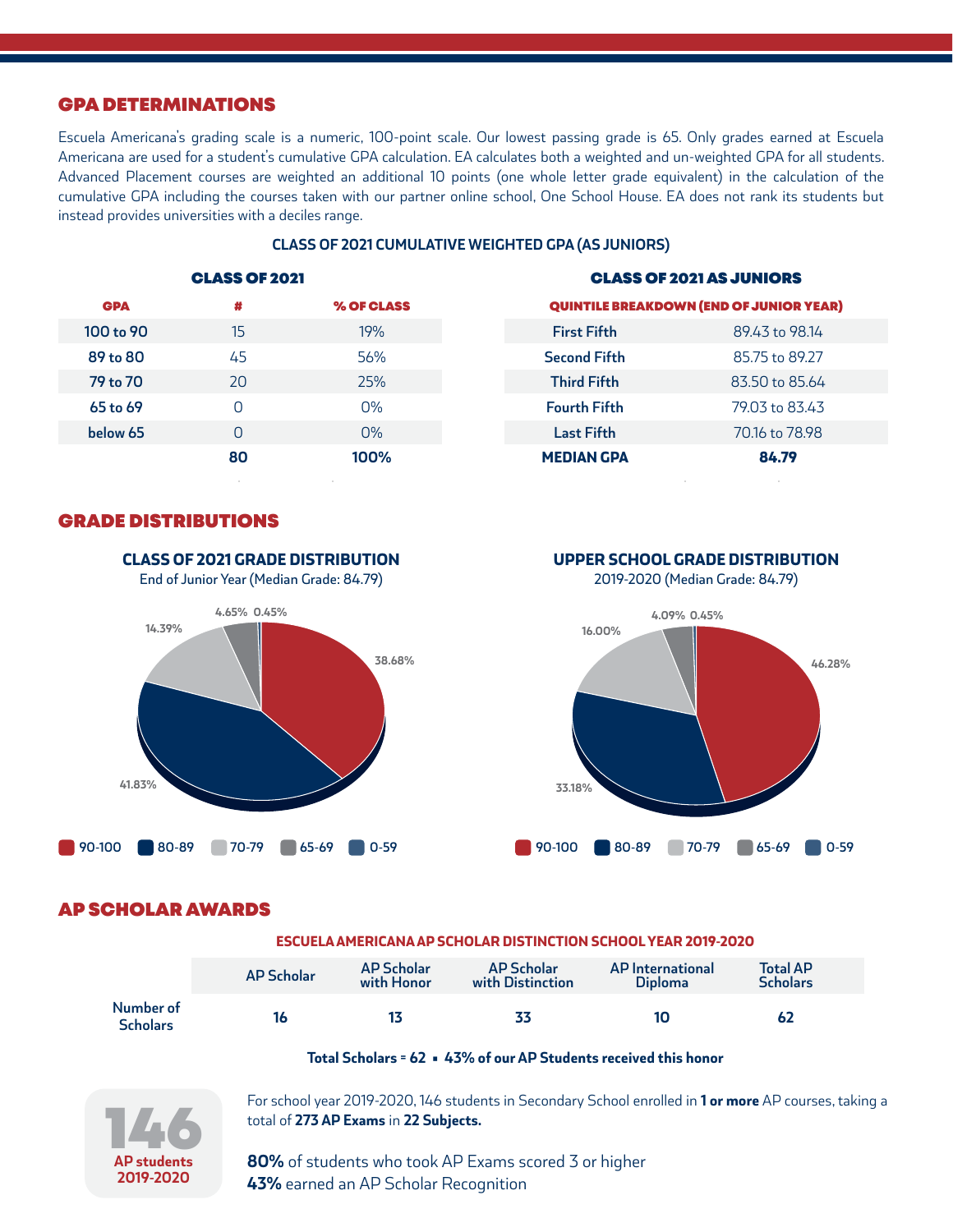### GRADUATION REQUIREMENTS

| English            | 4 credits              | <b>Science</b> | 4 credits   |
|--------------------|------------------------|----------------|-------------|
| <b>Mathematics</b> | 4 credits <sup>*</sup> | PE / Health    | 2 credits   |
| Spanish            | 4 credits              | Fine Arts      | 1 credit    |
| Social Studies     | 4 credits **           | Electives      | 3.5 credits |

To fulfill this requirement must be taken in grades 9 - 12.

\*\* Students electing to earn the Salvadoran Bachillerato diploma must complete 5 credits.

\*\*\* In the 2020-2021 school year, with our new schedule in 9-12th grade, classes meet for 75 minutes four times during an 8-day rotation and our school year will have 173 days. Grades are reported four times per year but students will no longer take official midterm or end-of-year examinations

## COMMUNITY SERVICE

EA has an award winning community service program. For our students, service is not only a graduation requirement, but part of the School's core values and culture. Some of the annual projects include:

- Site work, construction of homes and schools,
- English tutoring programs with sister schools,
- Mentorship programs with local orphanages,
- Work with Environmental organizations,
- Support of elderly homes, and more.

EA, so strongly believes in service learning that it is a pillar of our Whole Child Program.

## EXTRACURRICULAR ACTIVITIES

EA offers numerous opportunities for participation in athletics, fine arts, student government, leadership, Model UN and other clubs each year. 56% of 381 students participating in at least 1 club, and 15% participated in 1 or more clubs. Athletics have been suspended during COVID-19.

### SAT SCORES

### SAT AVERAGE SCORES CLASS OF 2020 (AS JUNIORS)\*

| <b>ERW</b> (Evidence-based<br><b>Reading and Writing)</b> | <b>Mathematics</b> | <b>Class Average</b><br><b>Total Score</b> |
|-----------------------------------------------------------|--------------------|--------------------------------------------|
| 606                                                       | 611                | 1217                                       |

\* Because of COVID-19, SAT schedules changed and few students were able to take the SAT.

# ADVANCED PLACEMENT (AP) PROGRAM

| <b>RESULTS FOR MAY 2019</b>                              |                                        |                                      | <b>RESULTS FOR MAY 2020</b>                              |                                        |                                      |
|----------------------------------------------------------|----------------------------------------|--------------------------------------|----------------------------------------------------------|----------------------------------------|--------------------------------------|
| <b>APSCORE</b>                                           | <b>TOTAL SCORES</b><br><b>REPORTED</b> | <b>PERCENTAGE</b><br><b>OF TOTAL</b> | <b>APSCORE</b>                                           | <b>TOTAL SCORES</b><br><b>REPORTED</b> | <b>PERCENTAGE</b><br><b>OF TOTAL</b> |
| 5                                                        | 84                                     | 23%                                  |                                                          | 99                                     | 36%                                  |
| 4                                                        | 99                                     | 27%                                  | 4                                                        | 75                                     | 27%                                  |
|                                                          | 93                                     | 25%                                  |                                                          | 47                                     | 17%                                  |
| 191 students taking 371 Exams<br>81% scoring 3 or higher |                                        |                                      | 146 students taking 273 Exams<br>80% scoring 3 or higher |                                        |                                      |

EA changed its policy concerning admissions to AP classes. The change is consistent with the College Board's goal to provide more students with opportunities to take AP courses. Scores have maintained strong and have raised the rigor of our academic program.

|                                       | 2016 | 2017 | 2018 | 2019 | 2020 |
|---------------------------------------|------|------|------|------|------|
| <b>Total AP Students</b>              | 216  | 215  | 236  | 191  | 146  |
| <b>Number of Exams</b>                | 380  | 419  | 436  | 371  | 273  |
| AP Students with Scores 3+            | 196  | 194  | 214  | 155  | 123  |
| % of Total AP Students with Scores 3+ | 90.7 | 90.2 | 90.7 | 81.2 | 84.2 |